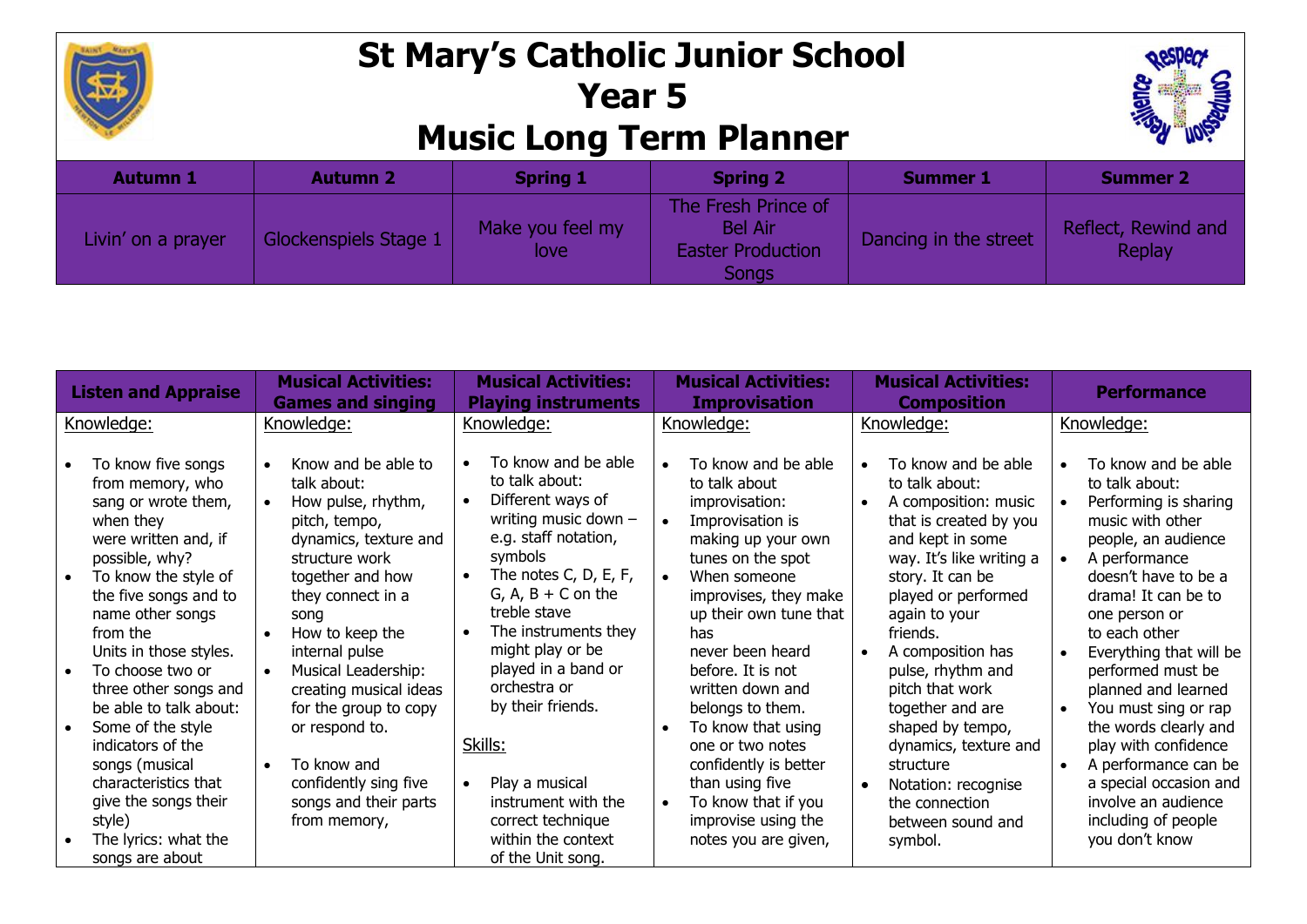| Any musical<br>dimensions featured<br>in the songs and<br>where they are used<br>(texture, dynamics,<br>tempo, rhythm and<br>pitch)<br>Identify the main<br>sections of the songs<br>(intro, verse, chorus<br>$etc.$ )<br>Name some of the<br>$\bullet$<br>instruments they<br>heard in the songs<br>The historical context<br>$\bullet$<br>of the songs. What<br>else was going on at<br>this time?                                                                    | and to sing them with<br>a strong internal<br>pulse.<br>To choose a song and<br>be able to talk about:<br>Its main features<br>$\bullet$<br>Singing in unison, the<br>solo, lead vocal,<br>backing vocals or<br>rapping<br>To know what the<br>$\bullet$<br>song is about and the<br>meaning of the lyrics<br>To know and explain<br>the importance of<br>warming up your<br>voice<br>Skills:                                      | Select and learn an<br>$\bullet$<br>instrumental part that<br>matches their musical<br>challenge, using one<br>of the differentiated<br>parts $-$ a one-note,<br>simple or<br>medium part or the<br>melody of the song<br>from memory or using<br>notation.<br>To rehearse and<br>$\bullet$<br>perform their part<br>within the context of<br>the Unit song.<br>To listen to and follow<br>musical instructions<br>from a leader.<br>To lead a rehearsal<br>session. | you cannot make a<br>mistake<br>To know that you can<br>$\bullet$<br>use some of the riffs<br>you have heard in the<br>Challenges in your<br>improvisations<br>To know three well-<br>$\bullet$<br>known improvising<br>musicians.<br>Skills:<br>Improvise using<br>instruments in the context<br>of a song to be<br>performed. Use the<br>improvisation tracks<br>provided and improvise | Skills:<br>$\bullet$<br>Create simple<br>melodies using up to<br>five different notes<br>and simple<br>rhythms that work<br>musically with the<br>style of the Unit song.<br>Explain the keynote or<br>$\bullet$<br>home note and the<br>structure of the<br>melody.<br>Listen to and reflect<br>$\bullet$<br>upon the developing<br>composition and make<br>musical decisions<br>about how the melody | It is planned and<br>different for each<br>occasion<br>A performance<br>involves<br>communicating ideas,<br>thoughts and feelings<br>about the song/music<br>Skills:<br>To choose what to<br>$\bullet$<br>perform and create a<br>programme.<br>To communicate the<br>$\bullet$<br>meaning of the words<br>and clearly articulate<br>them.<br>To talk about the |
|-------------------------------------------------------------------------------------------------------------------------------------------------------------------------------------------------------------------------------------------------------------------------------------------------------------------------------------------------------------------------------------------------------------------------------------------------------------------------|------------------------------------------------------------------------------------------------------------------------------------------------------------------------------------------------------------------------------------------------------------------------------------------------------------------------------------------------------------------------------------------------------------------------------------|----------------------------------------------------------------------------------------------------------------------------------------------------------------------------------------------------------------------------------------------------------------------------------------------------------------------------------------------------------------------------------------------------------------------------------------------------------------------|-------------------------------------------------------------------------------------------------------------------------------------------------------------------------------------------------------------------------------------------------------------------------------------------------------------------------------------------------------------------------------------------|--------------------------------------------------------------------------------------------------------------------------------------------------------------------------------------------------------------------------------------------------------------------------------------------------------------------------------------------------------------------------------------------------------|-----------------------------------------------------------------------------------------------------------------------------------------------------------------------------------------------------------------------------------------------------------------------------------------------------------------------------------------------------------------|
| Skills:                                                                                                                                                                                                                                                                                                                                                                                                                                                                 |                                                                                                                                                                                                                                                                                                                                                                                                                                    |                                                                                                                                                                                                                                                                                                                                                                                                                                                                      | using the Bronze, Silver or                                                                                                                                                                                                                                                                                                                                                               | connects with the                                                                                                                                                                                                                                                                                                                                                                                      | venue and how to use                                                                                                                                                                                                                                                                                                                                            |
| To identify and move<br>to the pulse with<br>ease.<br>To think about the<br>message of songs.<br>To compare two<br>$\bullet$<br>songs in the same<br>style, talking about<br>what stands<br>out musically in each<br>of them, their<br>similarities and<br>differences.<br>Listen carefully and<br>$\bullet$<br>respectfully to other<br>people's thoughts<br>about the music.<br>When you talk try to<br>use musical words.<br>To talk about the<br>musical dimensions | To sing in unison and<br>to sing backing<br>vocals.<br>To enjoy exploring<br>singing solo.<br>To listen to the group<br>when singing.<br>To demonstrate a<br>$\bullet$<br>good singing posture.<br>To follow a leader<br>when singing.<br>To experience rapping<br>and solo singing.<br>To listen to each<br>$\bullet$<br>other and be aware of<br>how you fit into the<br>group.<br>To sing with awareness of<br>being 'in tune'. |                                                                                                                                                                                                                                                                                                                                                                                                                                                                      | Gold Challenges.                                                                                                                                                                                                                                                                                                                                                                          | song.<br>Record the<br>$\bullet$<br>composition in any<br>way appropriate that<br>recognises the<br>connection between<br>sound and symbol<br>(e.g. graphic/pictorial<br>notation).                                                                                                                                                                                                                    | it to best effect.<br>To record the<br>performance and<br>compare it to a<br>previous performance.<br>To discuss and talk<br>musically about it $-$<br>"What went well?"<br>and "It<br>would have been even<br>better if?"                                                                                                                                      |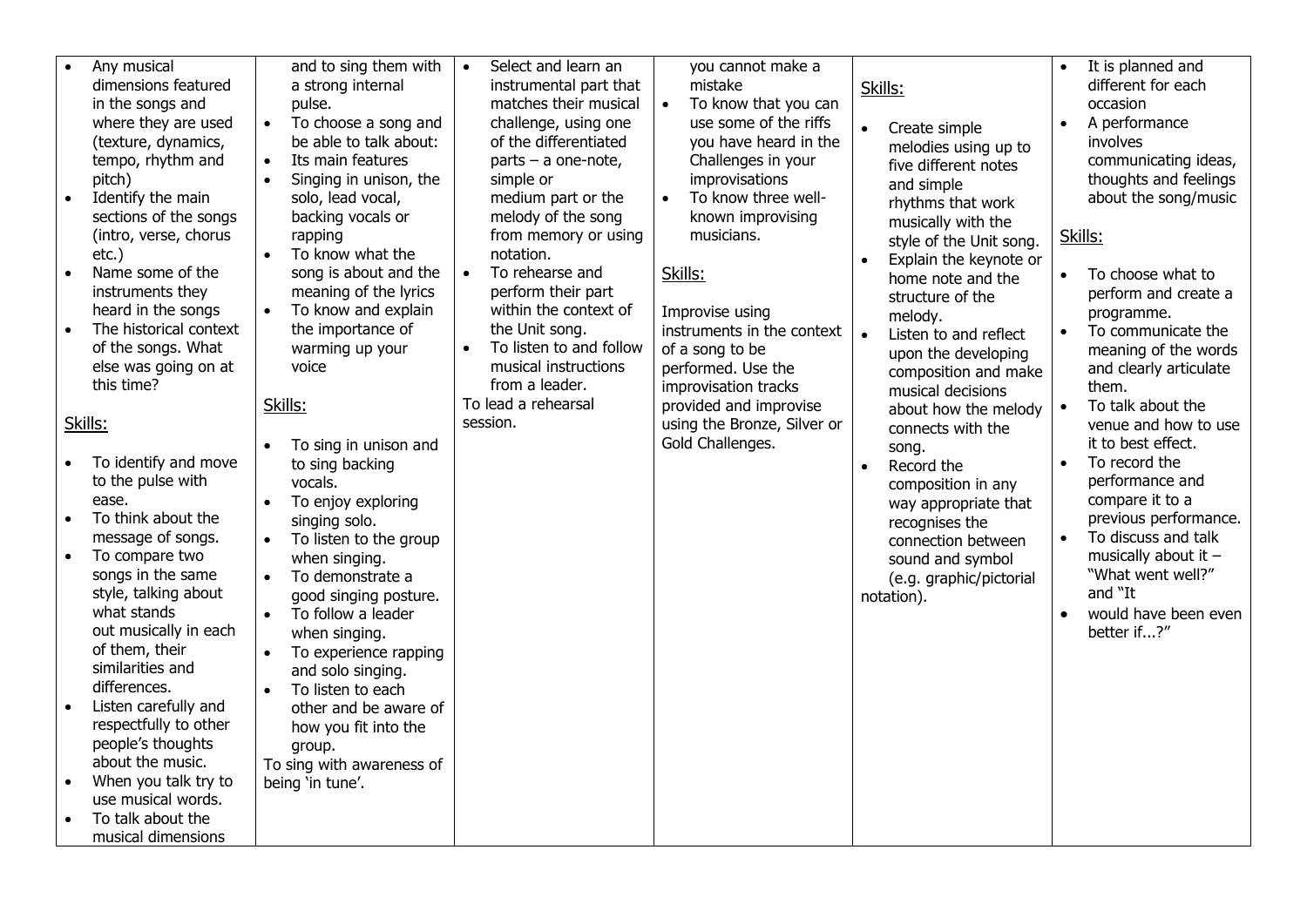| working together in      |  |  |  |
|--------------------------|--|--|--|
| the Unit songs.          |  |  |  |
| Talk about the music and |  |  |  |
| how it makes you feel.   |  |  |  |

| <b>CURRICULUM ENTITLEMENT</b>                                                                                                                                                              |                                                                                                                                                                                                                                                                                                 |                                                                                                                                                           |                                                                                                                                                                                                                                                                                           |  |
|--------------------------------------------------------------------------------------------------------------------------------------------------------------------------------------------|-------------------------------------------------------------------------------------------------------------------------------------------------------------------------------------------------------------------------------------------------------------------------------------------------|-----------------------------------------------------------------------------------------------------------------------------------------------------------|-------------------------------------------------------------------------------------------------------------------------------------------------------------------------------------------------------------------------------------------------------------------------------------------|--|
|                                                                                                                                                                                            | <b>Key Skills and Knowledge</b>                                                                                                                                                                                                                                                                 | <b>Vocabulary</b>                                                                                                                                         | Assessment Criteria - 'Can I? statements'                                                                                                                                                                                                                                                 |  |
| Livin' On A<br>Introduction, verse, chorus.<br><b>Prayer</b><br>Question and Answer.<br>Bronze Challenge: G.<br>notes.<br>Singing in unison.<br>and in time as part of the<br>performance. | Identify the piece's structure:<br>Identify the instruments/voices:<br>Male/female voices, bass, drums,<br>guitar, keyboard, synthesizer.<br>Find the pulse whilst listening.<br>Rhythm and Pitch Copy Back, and<br>Silver Challenge: $G + A$ and reading<br>Play instrumental parts accurately | Rock, structure, pulse, rhythm,<br>pitch, bridge, backbeat, amplifier,<br>tempo, texture, dynamics,<br>chorus, bridge, riff, hook,<br>improvise, compose. | Can I identify a piece's structure?<br>$\bullet$<br>Can I identify instruments and voices?<br>$\bullet$<br>Can I find the pulse while listening?<br>Can I sing in unison?<br>Can I take part in a performance?<br>Can I improvise?<br>Can I compose a simple melody using simple rhythms? |  |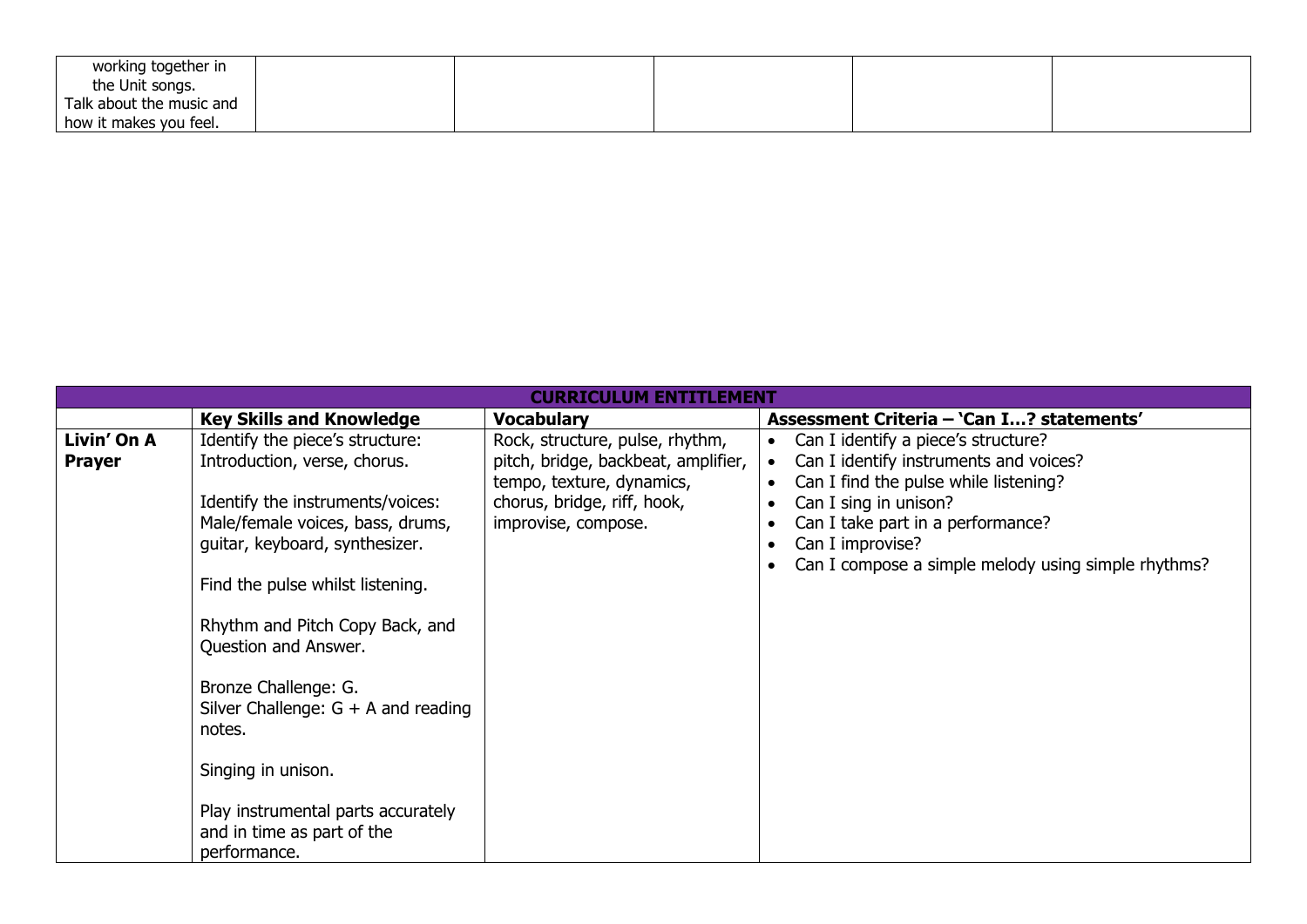|                                          | The easy part G, $A + B$ by ear.<br>Improvise in the lessons and as part<br>of the performance.<br>Bronze Challenge: G.<br>Silver Challenge: $G + A$ .<br>Compose a melody using simple<br>rhythms and use as part of the<br>performance. Using the notes: G, A<br>$+ B.$                                                                 |                                                                                                                                                                                                         |                                                                                                                                                                                                                                                                                                                                                                   |
|------------------------------------------|-------------------------------------------------------------------------------------------------------------------------------------------------------------------------------------------------------------------------------------------------------------------------------------------------------------------------------------------|---------------------------------------------------------------------------------------------------------------------------------------------------------------------------------------------------------|-------------------------------------------------------------------------------------------------------------------------------------------------------------------------------------------------------------------------------------------------------------------------------------------------------------------------------------------------------------------|
| <b>Glockenspiels</b><br><b>Stage One</b> | Learn to play and read the notes C,<br>$D, E + F.$<br>Improvise with C and D.<br>Compose using C, D, E and F.                                                                                                                                                                                                                             | Improvise, compose, pulse,<br>rhythm, pitch, tempo, dynamics,<br>texture, structure, melody.                                                                                                            | • Can I play and read notes?<br>Can I improvise using select notes?<br>Can I compose and perform?                                                                                                                                                                                                                                                                 |
| <b>Make You</b><br><b>Feel My Love</b>   | Identify the piece's structure.<br>Identify the instruments/voices.<br>Find the pulse.<br>Copy back, play, invent rhythmic<br>and melodic patterns.<br>Bronze Challenge: C. Silver<br>Challenge: C and D and reading<br>notes.<br>Singing in unison.<br>Play instrumental parts accurately<br>and in time, as part of the<br>performance. | Ballad, verse, chorus, interlude,<br>tag ending, strings, piano, guitar,<br>bass, drums, melody, compose,<br>improvise, cover, pulse, rhythm,<br>pitch, tempo, dynamics, timbre,<br>texture, structure. | Can I identify a piece's structure?<br>Can I identify instruments and voices?<br>Can I find the pulse while listening?<br>$\bullet$<br>Can I play/sing in time?<br>$\bullet$<br>Can I use notes G and A?<br>$\bullet$<br>Can I take part in a performance?<br>$\bullet$<br>Can I improvise using C and D?<br>$\bullet$<br>Can I compose a piece using C, D and E? |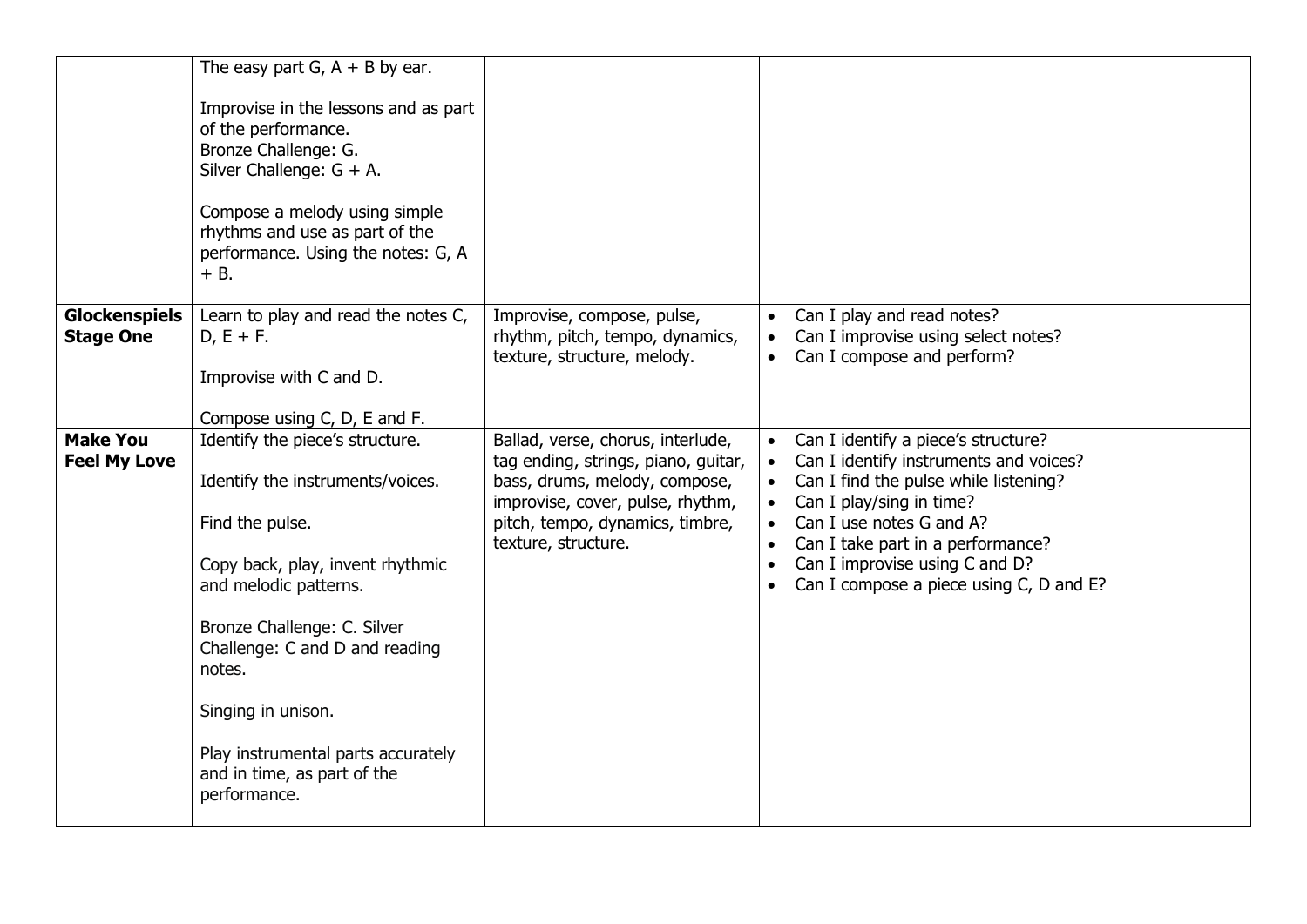|                                   | The easy part: C, D and E by ear.<br>Improvise in the lessons and as part<br>of the performance.<br>Bronze Challenge: C. Silver<br>Challenge: C and D.<br>Compose a simple melody using<br>simple rhythms and use it as part of<br>the performance. Using the notes:<br>$C, D + E.$                                                                                                                                                                                                 |                                                                                                                                                                                                                 |                                                                                                                                                                                                                                                                                                      |
|-----------------------------------|-------------------------------------------------------------------------------------------------------------------------------------------------------------------------------------------------------------------------------------------------------------------------------------------------------------------------------------------------------------------------------------------------------------------------------------------------------------------------------------|-----------------------------------------------------------------------------------------------------------------------------------------------------------------------------------------------------------------|------------------------------------------------------------------------------------------------------------------------------------------------------------------------------------------------------------------------------------------------------------------------------------------------------|
| <b>Fresh Prince</b><br>of Bel Air | Identify the structure.<br>Identify the instruments/voices.<br>Find the pulse whilst listening.<br>Copy back, play, invent rhythmic<br>and melodic patterns.<br>Bronze Challenge: D. Silver<br>Challenge: D and E and reading<br>notes.<br>Singing/rapping.<br>Play instrumental parts accurately<br>and in time, as part of the<br>performance.<br>The easy part: D and A by ear.<br>The medium part: G and by ear.<br>Improvise in the lessons and as part<br>of the performance. | Old-school Hip Hop, Rap, riff,<br>synthesizer, deck, backing loops,<br>Funk, scratching, unison, melody,<br>compose, improvise, cover, pulse,<br>rhythm, pitch, tempo, dynamics,<br>timbre, texture, structure, | Can I identify the structure of a song?<br>Can I identify instruments and/or voices in a piece of<br>music?<br>Can I find the pulse?<br>$\bullet$<br>Can I explain how a song tells a story?<br>Can I rap?<br>$\bullet$<br>Can I play notes D and A by ear?<br>Can I compose using notes D, E and F? |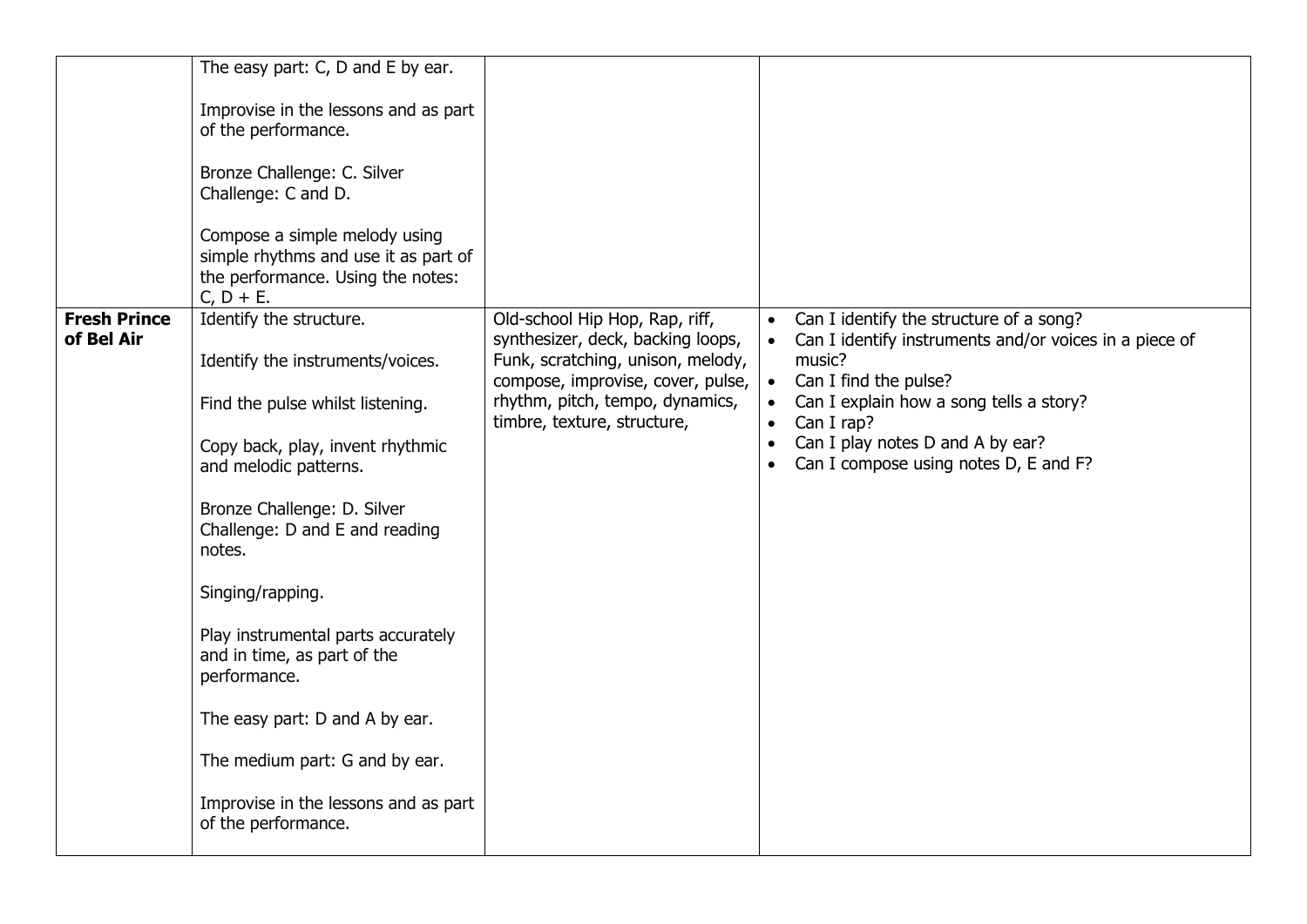|                                        | Bronze Challenge: D.                                        |                                                            |           |                                                                                                   |
|----------------------------------------|-------------------------------------------------------------|------------------------------------------------------------|-----------|---------------------------------------------------------------------------------------------------|
|                                        | Silver Challenge: D and E.                                  |                                                            |           |                                                                                                   |
|                                        |                                                             |                                                            |           |                                                                                                   |
|                                        | Compose a melody using D, E and                             |                                                            |           |                                                                                                   |
|                                        | F.                                                          |                                                            |           |                                                                                                   |
|                                        |                                                             |                                                            |           |                                                                                                   |
|                                        | Contribute to a performance.                                |                                                            |           |                                                                                                   |
| <b>Dancing In</b><br><b>The Street</b> | Find the pulse while listening.                             | Soul, groove, riff, bass line,<br>backbeat, brass section, |           | Can I identify the structure of a song?<br>Can I identify instruments and/or voices in a piece of |
|                                        | Identify the instruments/voices you                         | harmony, hook, melody,                                     |           | music?                                                                                            |
|                                        | can hear: Keyboard, drums, bass, a                          | compose, improvise, cover, pulse,                          | $\bullet$ | Can I explain how a song tells a story?                                                           |
|                                        | female singer.                                              | rhythm, pitch, tempo, dynamics,                            | $\bullet$ | Can I find the pulse?                                                                             |
|                                        |                                                             | timbre, texture, structure.                                |           | Can I use notes F and G?                                                                          |
|                                        | Explain how the words of the song                           |                                                            | $\bullet$ | Can I read notes F and G?                                                                         |
|                                        | tell a story.                                               |                                                            | $\bullet$ | Can I perform using notes C, D and E?                                                             |
|                                        |                                                             |                                                            |           |                                                                                                   |
|                                        | Copy back, play, invent rhythmic                            |                                                            |           |                                                                                                   |
|                                        | and melodic patterns.                                       |                                                            |           |                                                                                                   |
|                                        |                                                             |                                                            |           |                                                                                                   |
|                                        | Bronze Challenge: F. Silver                                 |                                                            |           |                                                                                                   |
|                                        | Challenge: F and G and reading<br>notes.                    |                                                            |           |                                                                                                   |
|                                        |                                                             |                                                            |           |                                                                                                   |
|                                        | Singing in 2 parts.                                         |                                                            |           |                                                                                                   |
|                                        |                                                             |                                                            |           |                                                                                                   |
|                                        | Play instrumental parts accurately                          |                                                            |           |                                                                                                   |
|                                        | and in time, as part of the                                 |                                                            |           |                                                                                                   |
|                                        | performance.                                                |                                                            |           |                                                                                                   |
|                                        |                                                             |                                                            |           |                                                                                                   |
|                                        | The easy part: G by ear. The                                |                                                            |           |                                                                                                   |
|                                        | medium part: G and A by ear.                                |                                                            |           |                                                                                                   |
|                                        |                                                             |                                                            |           |                                                                                                   |
|                                        | Improvise in the lessons and as part<br>of the performance. |                                                            |           |                                                                                                   |
|                                        |                                                             |                                                            |           |                                                                                                   |
|                                        | Bronze Challenge: D. Silver                                 |                                                            |           |                                                                                                   |
|                                        | Challenge: D and E.                                         |                                                            |           |                                                                                                   |
|                                        |                                                             |                                                            |           |                                                                                                   |